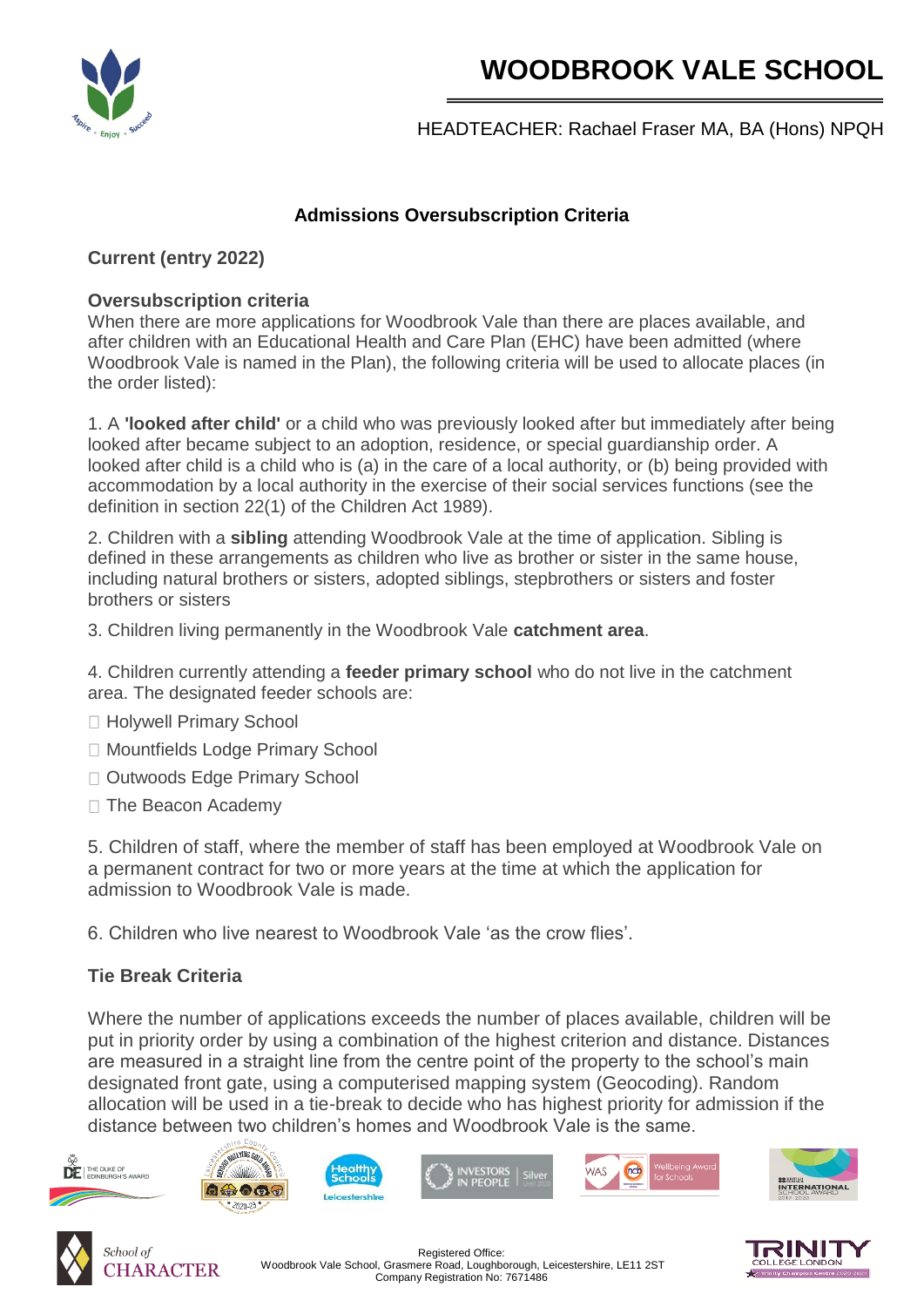Some admission authorities use other criteria when allocating places. For the purposes of clarity, Woodbrook Vale does not allocate places on the basis of faith, ability or aptitude.

Woodbrook Vale may need to ask for proof of the following when applying the oversubscription criteria: address, child's date of birth, a copy of an adoption order, residence order or special guardianship order and a letter from the local authority that last looked after the child confirming that he or she was looked after immediately prior to that order being made.

All preferences are collated. Parents then receive an offer from the local authority at the highest preference school at which a place is available on 1 March or the first working day thereafter in the year in which the child will be admitted.

# **Proposed New Criteria (entry 2023)**

## **Oversubscription criteria**

When there are more applications for Woodbrook Vale than there are places available, and after children with an Educational Health and Care Plan (EHC) have been admitted (where Woodbrook Vale is named in the Plan), the following criteria will be used to allocate places (in the order listed):

1. A **'looked after child'** or a child who was previously looked after but immediately after being looked after became subject to an adoption, residence, or special guardianship order. A looked after child is a child who is (a) in the care of a local authority, or (b) being provided with accommodation by a local authority in the exercise of their social services functions (see the definition in section 22(1) of the Children Act 1989).

*2. Children living in the Woodbrook Vale catchment area with a sibling attending Woodbrook Vale in Year 7, 8, 9, or 10 at the time of application. Sibling is defined in these arrangements as children who live as brother or sister in the same house, including natural brothers or sisters, adopted siblings, stepbrothers or sisters and foster brothers or sisters.*

*3. Children in the Woodbrook Vale Catchment Area.*

*4. Children with a sibling attending Woodbrook Vale in Year 7, 8, 9, or 10 at the time of application. Sibling is defined in these arrangements as children who live as brother or sister in the same house, including natural brothers or sisters, adopted siblings, stepbrothers or sisters and foster brothers or sisters.*

5. Children currently attending a **feeder primary school** who do not live in the catchment area. The designated feeder schools are:

- □ Holywell Primary School
- □ Mountfields Lodge Primary School
- □ Outwoods Edge Primary School
- $\Box$  The Beacon Academy

6. Children of staff, where the member of staff has been employed at Woodbrook Vale on a permanent contract for two or more years at the time at which the application for admission to Woodbrook Vale is made.

7. Children who live nearest to Woodbrook Vale 'as the crow flies'.